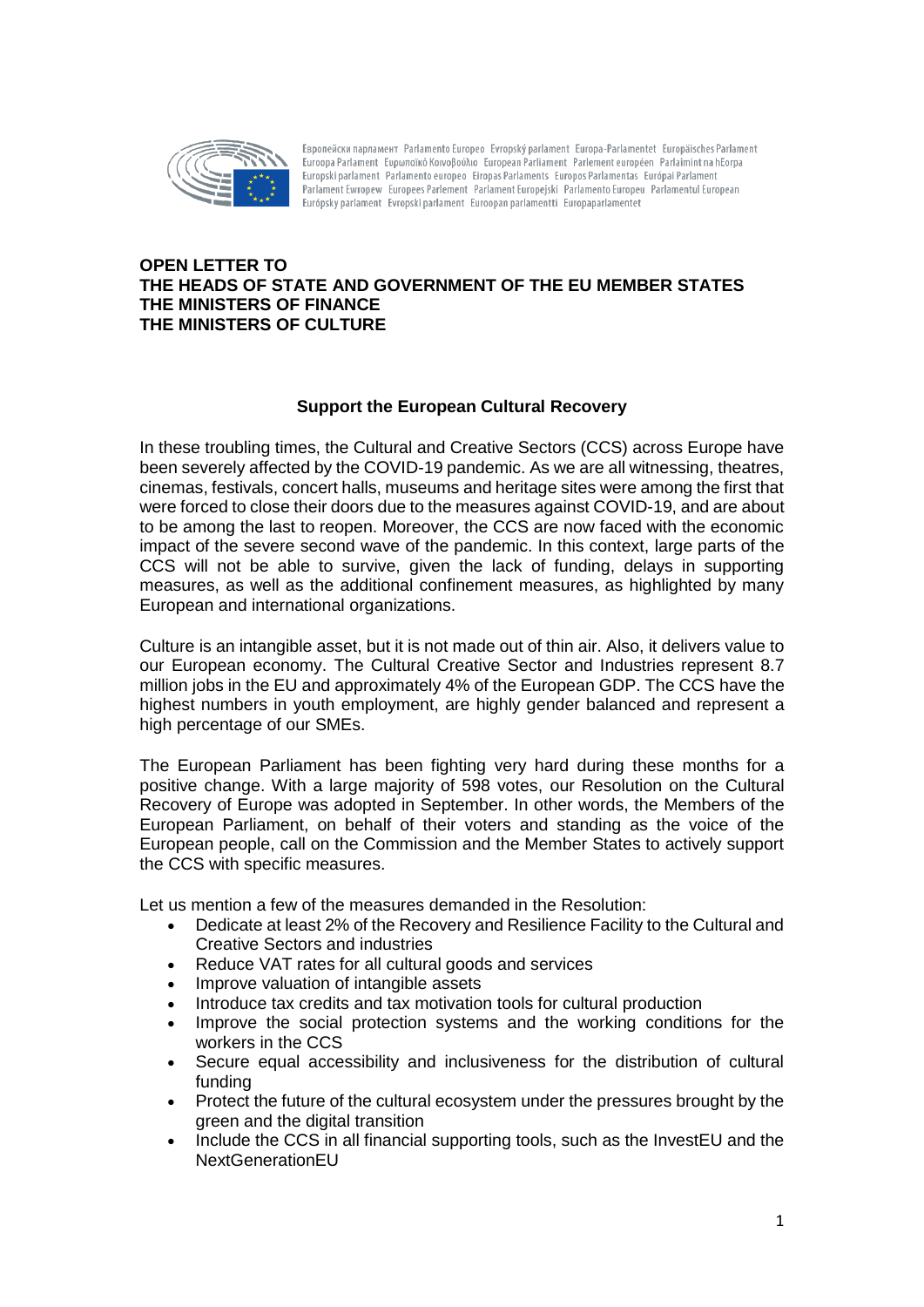## **In this context, we urge you to embrace this Resolution regarding the cultural policy of your country at both the national and the European level.**

Finally, as proven by the experience of millions of European citizens during the pandemic, culture is what makes us resilient. Culture is the key to our identity for today and to our heritage for tomorrow. There are countries that give more to cultural policies than others. It is important that all countries give tangible support for their cultural policies. Because all countries' cultural policies equally contribute to our European cultural identity and heritage.

Culture is not a luxury, but the right catalyst for prosperity, creative dialogue and democracy. Please accept the challenge and seize the opportunity. Support culture now so that Europe can truly be *United in Diversity*.

Yours sincerely,

Sabine VERHEYEN, EPP, Chair of the Committee on Culture and Education

Romeo FRANZ, Greens/EFA, Vice-Chair of the Committee on Culture and Education

Dace MELBĀRDE, ECR, Vice-Chair of the Committee on Culture and Education, Coordinator for the Committee on Culture and Education, Coordinator for the Cultural Creators Friendship Group

Michaela ŠOJDROVÁ, EPP, Coordinator for the Committee on Culture and **Education** 

Petra KAMMEREVERT, S&D, Coordinator for the Committee on Culture and **Education** 

Laurence FARRENG, Renew Europe, Coordinator for the Committee on Culture and Education

Salima YENBOU, Greens/EFA, Coordinator for the Committee on Culture and **Education** 

Niyazi KIZILYÜREK, GUE/NGL, Coordinator for the Committee on Culture and **Education** 

Tomasz FRANKOWSKI, EPP Vice-Coordinator for the Committee on Culture and Education, co-initiator of this open letter

Ibán GARCÍA DEL BLANCO, S&D Coordinator for the Cultural Creators Friendship Group, co-initiator of this open letter

Irena JOVEVA, Renew Europe, Coordinator for the Cultural Creators Friendship Group, co-initiator of this open letter

Niklas NIENAẞ, Greens/EFA, Coordinator for the Cultural Creators Friendship Group, co-initiator of this open letter

Alexis GEORGOULIS, GUE/NGL, Coordinator for the Cultural Creators Friendship Group, initiator of this open letter

Isabella ADINOLFI, NA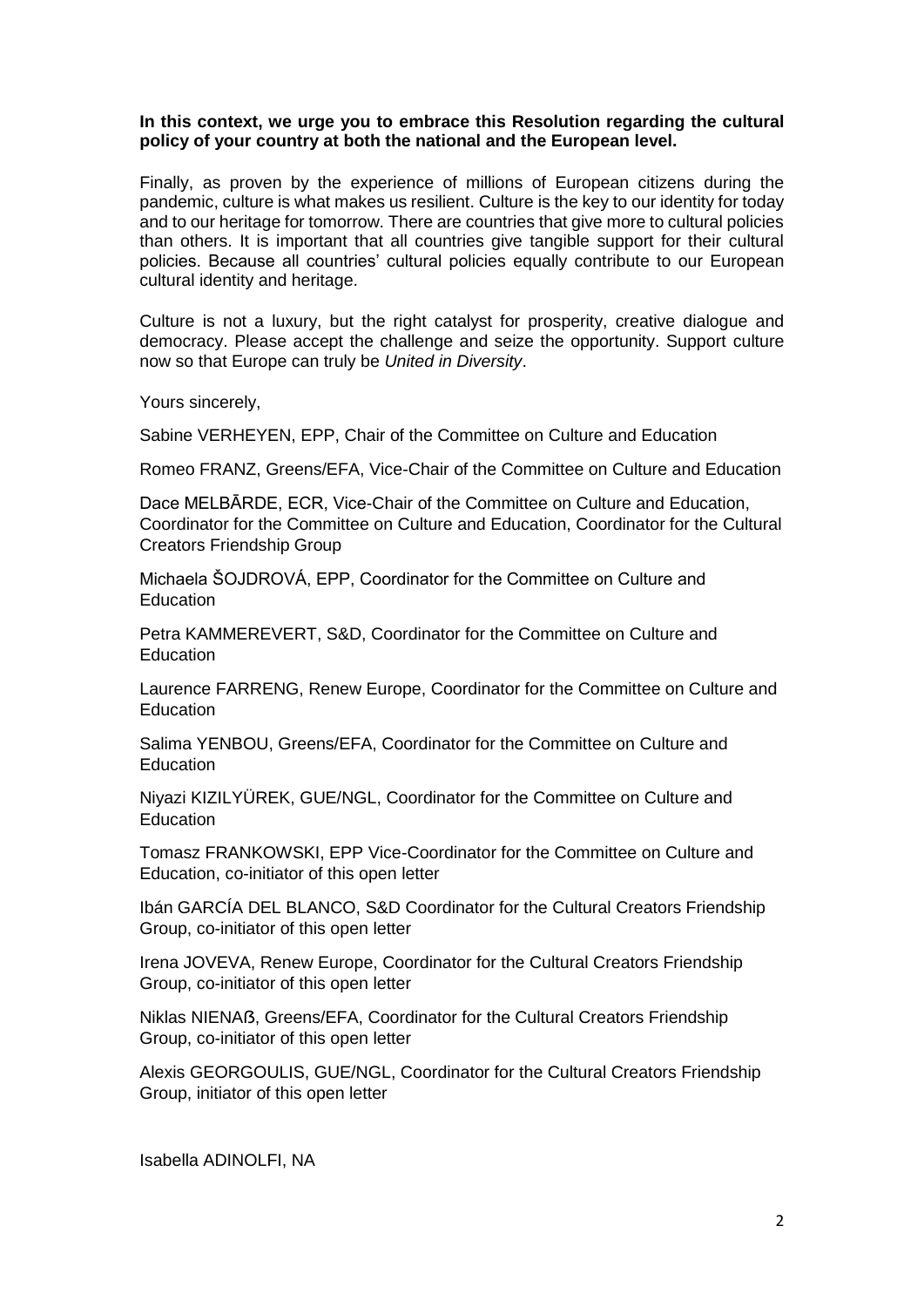Alviina ALAMETSÄ, Greens/EFA Francois ALFONSI, Greens/EFA Konstantinos ARVANITIS, GUE/NGL Pernando BARRENA ARZA, GUE/NGL Monika BEŇOVÁ, S&D Stéphane BIJOUX, Renew Europe Izaskun BILBAO BARANDICA, Renew Europe Gabriele BISCHOFF, S&D Damian BOESELAGER, Greens/EFA Franc BOGOVIČ, EPP Vlad-Marius BOTOS, Renew Europe Milan BRGLEZ, S&D Saskia BRICMONT, Greens/EFA Sylvie BRUNET, Renew Europe Maria da Graça CARVALHO, EPP Leila CHAIBI, GUE/NGL Olivier CHASTEL, Renew Europe Ilana CICUREL, Renew Europe Ignazio CORRAO, Greens/EFA Rosa D'AMATO, Greens/EFA Özlem DEMIREL, GUE/NGL Martina DLABAJOVÁ, Renew Europe Pascal DURAND, Renew Europe Christian EHLER, EPP Cyrus ENGERER, S&D Jonas FERNANDEZ ALVAREZ, S&D Loucas FOURLAS, EPP Daniel FREUND, Greens/EFA Lina GALVEZ MUÑOZ, S&D Giorgos GEORGIOU, GUE/NGL Sandro GOZI, Renew Europe Klemen GROSELJ, Renew Europe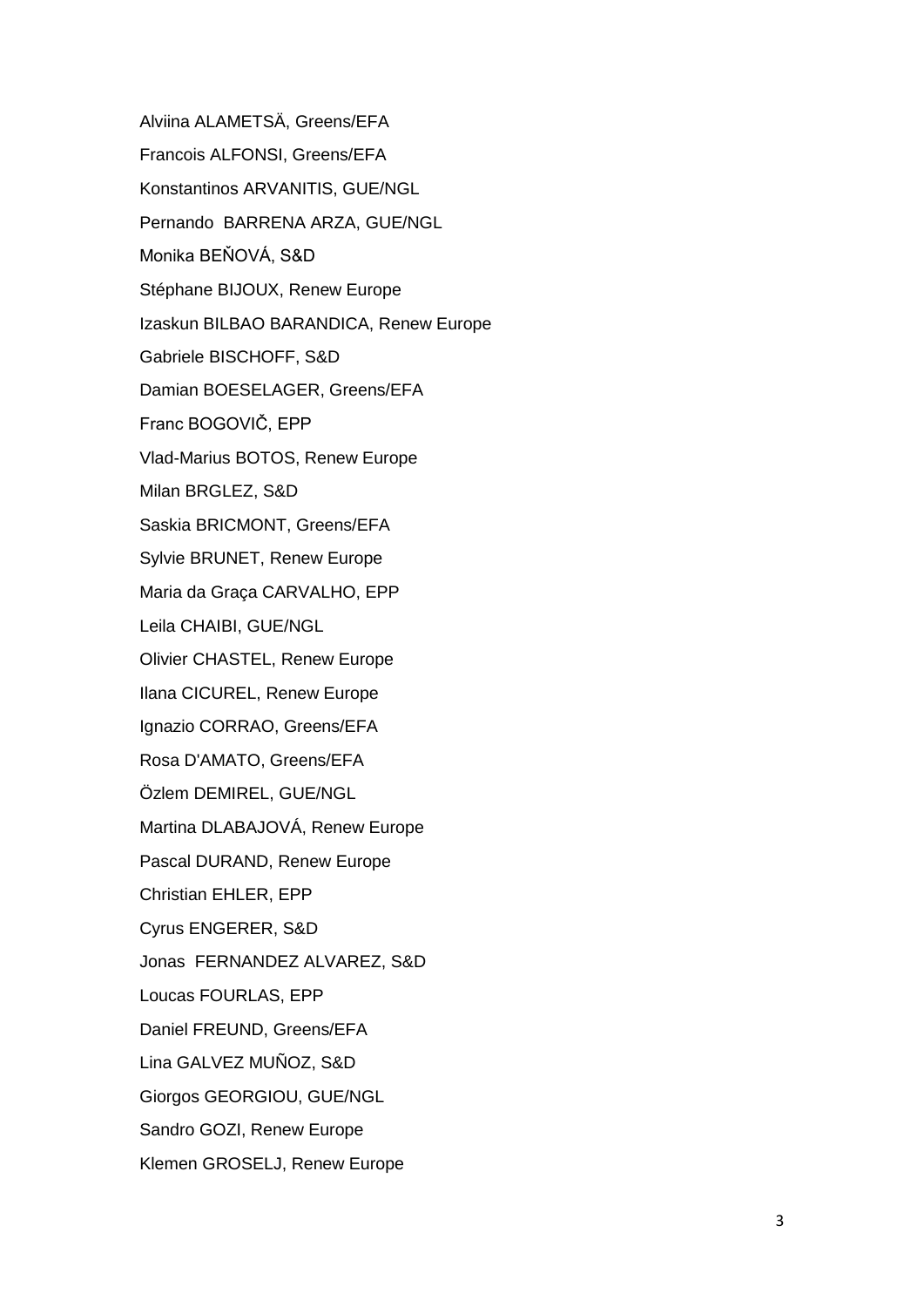Christophe GRUDLER, Renew Europe Francisco GUERREIRO, Greens/EFA José GUSMÃO, GUE/NGL Andrzej Witold HALICKI, EPP Heidi HAUTALA, Greens/EFA Hannes HEIDE, S&D Krzysztof HETMAN, EPP Martin HOJSÍK, Renew Europe Romana JERKOVIC, S&D Jarosław KALINOWSKI, EPP Fabienne KELLER, Renew Europe Łukasz KOHUT, S&D Petros KOKKALIS, GUE/NGL Stelios KOULOGLOU, GUE/NGL Elena KOUNTOURA, GUE/NGL Stelios KYMPOUROPOULOS, EPP Nathalie LOISEAU, Renew Europe Juan Fernando LÓPEZ AGUILAR, S&D Elżbieta Katarzyna ŁUKACIJEWSKA, EPP Pierfrancesco MAJORINO, S&D Marisa MATIAS, GUE/NGL Sara MATTHIEU, Greens/EFA Emmanuel MAUREL, GUE/NGL Karen MELCHIOR, Renew Europe Martina MICHELS, GUE/NGL Francisco José MILLÁN MON, EPP Silvia MODIG, GUE/NGL Ulrike MÜLLER, Renew Europe Ville NIINISTÖ, Greens/EFA Jan OLBRYCHT, EPP Demetris PAPADAKIS, S&D Dimitrios PAPADIMOULIS, GUE/NGL, Vice-President